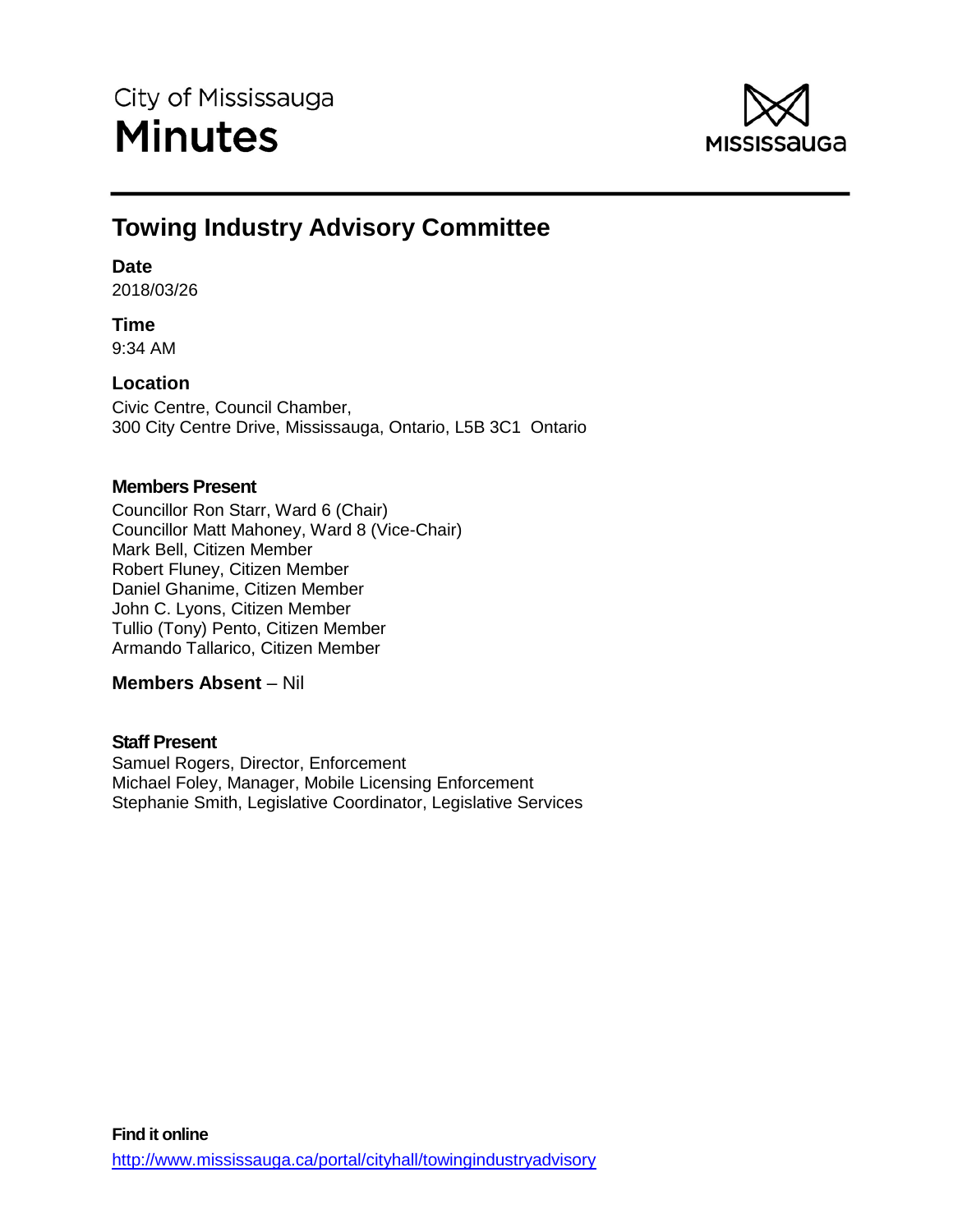## 1. CALL TO ORDER – 9:34 AM

## 2. APPROVAL OF AGENDA

Approved (T. Tullio)

#### 3. DECLARATION OF CONFLICT OF INTEREST - Nil

#### 4. MINUTES OF PREVIOUS MEETING

4.1. Towing Industry Advisory Committee Minutes - February 20, 2018

Approved (M. Bell)

#### 5. DEPUTATIONS

5.1. Teresa Di Felice, Director, Government and Community Relations, CAA with respect to tow truck plate issuance, requirements of towers and the moratorium on licenses

> Ms. Di Felice provided an overview of CAA and spoke to the current moratorium in place, the 7 Ontario G-licence requirement, parked two truck plates and that remaining status quo is not an option.

## RECOMMENDATION

#### TIAC-0008-2018

That the deputation by Teresa Di Felice, Director, Government and Community Relations, CAA with respect to tow truck plate issuance, requirements of towers and the moratorium on licenses be received.

Received (R. Fluney)

#### 5.2. Todd Keely, TLK Towing with respect to the tow truck license moratorium

Mr. Keely spoke to the tow truck license moratorium and requested that the moratorium be lifted. He outlined the challenges that the moratorium is causing his business.

#### RECOMMENDATION

#### TIAC-0009-2018

That the deputation by Todd Keely, TLK Towing with respect to the tow truck license moratorium be received.

Received (Councillor Mahoney)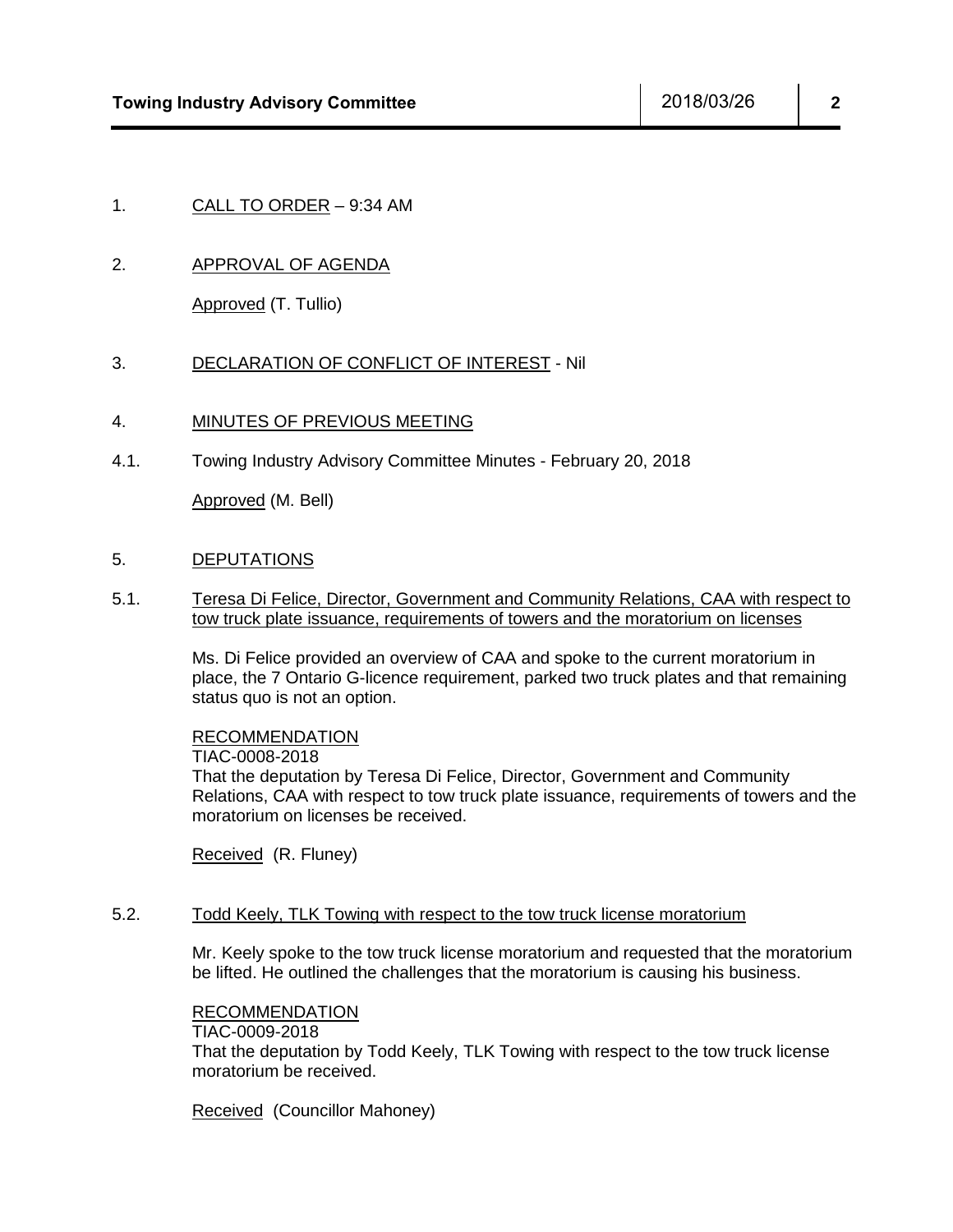#### 5.3. PUBLIC QUESTION PERIOD - 15 Minute Limit

(Persons who wish to address the Towing Industry Advisory Committee about a matter on the Agenda. Persons addressing the Towing Industry Advisory Committee with a question should limit preamble to a maximum of two (2) statements, sufficient to establish the context for the question, with a 5 minute limitation. Leave must be granted by the Committee to deal with any matter not on the Agenda.)

Lisa Goncalves, Abrams Towing spoke to the seven year driving requirements for a tow truck driver and outlined the taxi industry requirements to receive a taxi license. Michael Foley, Manager, Mobile Licensing Enforcement responded to Ms. Goncalves and outlined the difference between the towing and taxi industries.

Mark Bell, Citizen Member spoke to the insurance requirements for tow truck drivers.

Melrose, DC Towing, spoke to the need for more tow truck licences to be issued and receiving by-law tickets for towing in the City of Mississauga.

Booby, Bobby's Towing spoke to the need for an additional tow truck licence for his business.

#### 6. MATTERS CONSIDERED

#### 6.1. Michael Foley, Manager, Mobile Licensing Enforcement to provide a verbal update regarding plate issuance options and driver requirements.

Mr. Foley provided a verbal update regarding plate issuance options and driver requirements. He outlined feedback received from the industry and noted that the industry supported the flexible and soft cap issuance option. He noted that notifications had been sent to industries members who had plates that were parked for 30days and the need comply to the by-law.

Councillor Starr and Councillor Mahoney spoke to next steps, the number of current parked plates and the 7 year driver requirements.

Mark Bell, Citizen Member spoke to the deadline to reinstate the parked plates and the challenges recruiting new drivers. Councillor Starr responded with the rationale behind the 30day timeline and enquired how many licenses the industry actually needs.

Samuel Rogers, Director, Enforcement spoke to next steps and the rationale behind the 30 day timeline to reinstate the parked plates.

Robert Fluney, Citizen Member spoke to moving forward with the 30day timeline for parked plates.